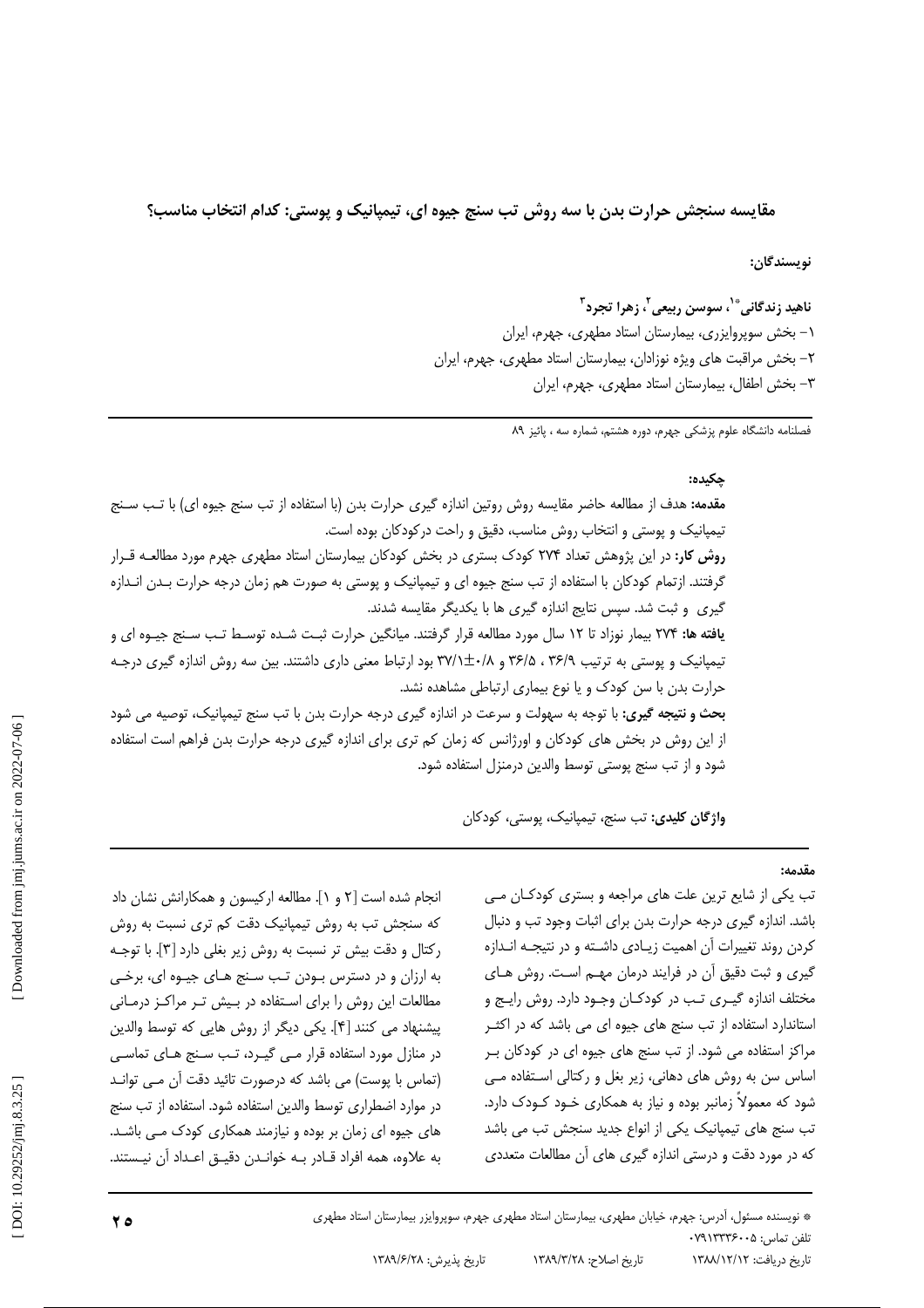درصورتی که استفاده از تب سنج های تیمپانیک سـریع و آسـان بوده و توسط افراد مختلف حتى والدين قابل استفاده است. نظر به گرانی تب سنج های تیمیانیک استفاده از تب سنج هـای ارزان و سریع مانند تب سنج های پوستی می تواند در موارد فوری توسط والدين استفاده شوند. هدف ازمطالعه حاضر مقايسه روش روتين استفاده از تب سنج جیوه ای با روش های کـم تـر رایـج ولـی در عوض سریع تر مانند تب سنج تیمپانیک و پوستی می باشد.

# روش کار:

مطالعه حاضر يك مطالعه مقطعى و جمعيت مورد مطالعـه تمـام کودکان بستری شده در بیمارستان استاد مطهـری جهـرم طـی فصول تابستان و پائيز سال ٨٨ بوده است. از جمعيت مورد مطالعه تعداد ٢٧۴ كودك نوزاد تا ١٢ ساله به روش انتخـاب سـاده مـورد بررسی قرار گرفتند. معیار ورود به مطالعه، رضـایت والـدین بـرای همکاری و امکان استفاده از روش های سنجش مورد مطالعه بوده است. معیار خروج از مطالعه عدم همکـاری کـودک یـا والـدین و وجود موارد مغایر با امکان استفاده از روش های اندازه گیری مورد نظر مانند عفونت گوش، وجود ترشحات گوش و عفونت پوستی بوده است. برای کلیه نمونه ها ابتدا اطلاعات دموگرافیک بیماران شامل سن، جنس، علت بـسترى، تـشخيص بيمـارى ثبـت شـد. سپس درجه حرارت بدن با استفاده از تب سنج جیوه ای، تیمپانیک و تماسی اندازه گیری شد. روش هـای مختلـف انـدازه گیری تب، توسط افراد مختلف به صورت هم زمان بدون اطلاع از درجه ثبت شده توسط فرد دیگر انجام گرفت و در فرم مخصوص ثبت شد. تب سنج جیوه ای براساس سـن کـودک بـه صورت رکتال، زیر بغل یا دهانی استفاده شد و بـا اضـافه یـا کـم كردن مقدار استاندارد، به درجه حرارت واقعى تبديل شد. مدت زمان گذاشتن تب سنج جیوه ای براساس محل استفاده متفاوت بوده و بر اساس روش های استاندارد بکار گرفته شده است. برای مثال در روش زیر بغل مدت شش دقیقه تب سنج زیر بغل کودک قرار داده شد. روش تیمپانیک با استفاده از دستگاه تب سنج گوشی سیتیزن ساخت ژاپن انجام گرفت. درجه حرارت پوست با استفاده از تب سنج های تماسی یوست از نوع نمایشگر بلور مـایع (LCD) در قسمت های مختلف پوست شـامل پیـشانی، قفـسه سینه، شکم و یا اندازه گیری شد. سعی شد که بیماران چند دقیقه قبل از اندازه گیری حرارت با روش پوستی، لبـاس هـا و پوشـش های ضخیم نداشته باشند. داده های بدست آمده بعد از کدگذاری توسط نرم افزار SPSS تحلیل شد. میانگین و انحـراف معیـار هـر روش محاسبه شد.میانگین هـای سـه روش بـا اسـتفاده از آنـالیز واریانس مقایسه شدند و سپس بـا اسـتفاده از آزمـون همبـستگی پیرسون ارتباط بین روش رایج جیوه ای با روش های دیگر تب سنج تیمپانیک و پوستی بررسی شد.

يافته ها:

تعداد ۲۷۴ بیمار یک ماه تا ۱۲ ساله (میانگین ۲۶/۶± ۱۷/۶ مـاه) مورد مطالعه قرارگرفتند. از بیماران مورد بررسی ۵۵/۱ درصد پسر و بقیه دختر بودند. بیش ترین علت بستری گاسترواینتریت ٣١ درصد و به دنبال آن زردی نوزادی ۱۷/۵درصد و تب ۱۰/۶ درصد بوده است. میانگین حرارت ثبت شده به سه روش جیوه ای، تیمپانیــک و پوســتی بــه ترتیــب ۱/ X + X۶/۵ ± ۰/۷ و ۳۶/۵ ۳۷/۱±۰/۸ درجه سانتی گراد بوده است (۱۰۵-۶۰). نتایج نشان داد که رابطه معنی داری بین درجه حرارت بدست آمده بـه روش گوشي، پوستي با روش رايـج جيـوه اي وجـود دارد (۲۰۵-۰۶). این ارتباط بین روش گوشی بیش تر از روش پوستی بوده است. رابطه ی معنی دار بین روش های مختلف اندازه گیری تب بـه روش پوستی در قسمت های مختلف بـدن مـشاهده شـد. بـیش ترین ارتباط بین درجه حرارت جیوه ای بـا سـنج تـب پوسـتی در قسمت قفسه سينه مشاهده شد (p <  $\cdot$ /۰۵). ارتباطی بین عوامل سن، جنس و نوع بیمـاری بـا دقـت در نـوع سنجش به روش های مختلف مشاهده نشد.

# بحث و نتیجه گیری:

مطالعه حاضر نشان داد که اندازه گیری تب بـا روش گوشــی و پوستی با روش جیوه ای هم خوانی دارد. در مطالعه ای که در سال ۱۹۹۱ در انگلیس در مقایسه گرماسنج جیوه ای و اشعه مادون قرمز انجام شد نشان داد که ابزارهای مادون قرمز به دلیل بازده زمانی شان جایگزین مناسبی هستند [۵]. در سـال ۲۰۰۶ در مطالعه انجام شده در رابطه با عوامل موثر بر بهتـرین گزینــه بــه منظور ارزیابی بالینی نشان داد که دماسنج های صـماخی مـادون قرمز به درستی دمای بدن کودکـان را در محـل هـای اورژانـسی اندازه گیری می کنند و دماسنج جیوه ای ارزان ترین ابزارها هستند ولی در انتخاب یـک دماسـنج مناسـب بایـد دقـت، زمـان سنجش و هزینه برای بیمار و سیستم بهداشتی نیز در نظر گرفتـه شود [۴]. در سال ۲۰۰۲ در ترکیه مطالعه ای انجام شد که هـدف آن مقايسه صحت و درستي دماسنج مادون قرمز صماخي با ديگر روش های اندازه گیری دما بود. این مطالعه نـشان داد کـه نتـایج اندازه گیری هایی که از طریـق راسـت روده \_زیربغـل و گـوش انجام شده مشابه می باشند و هر کدام از این روش ها یک سری معايب و مزايا دارند [١]. برخي مطالعات نشان داده است كه اندازه گیری با روش های مختلف ممکن است اختلاف هـای قابـل توجهی باهم داشته باشدو بهتراست روش های جدید مانند اندازه گیری باروش تی میانی ک بهتراست برای غربالگری استفاده شودولی کن برای پیگیری بی مار بکارگرفته نشود [۷–۶]. مطالعه سال ۱۹۹۶ نیویورک که با هـدف مقایـسه دمـای راسـت روده ای \_ صماخی با دماهای ورید شاهرگی ریوی انجام شد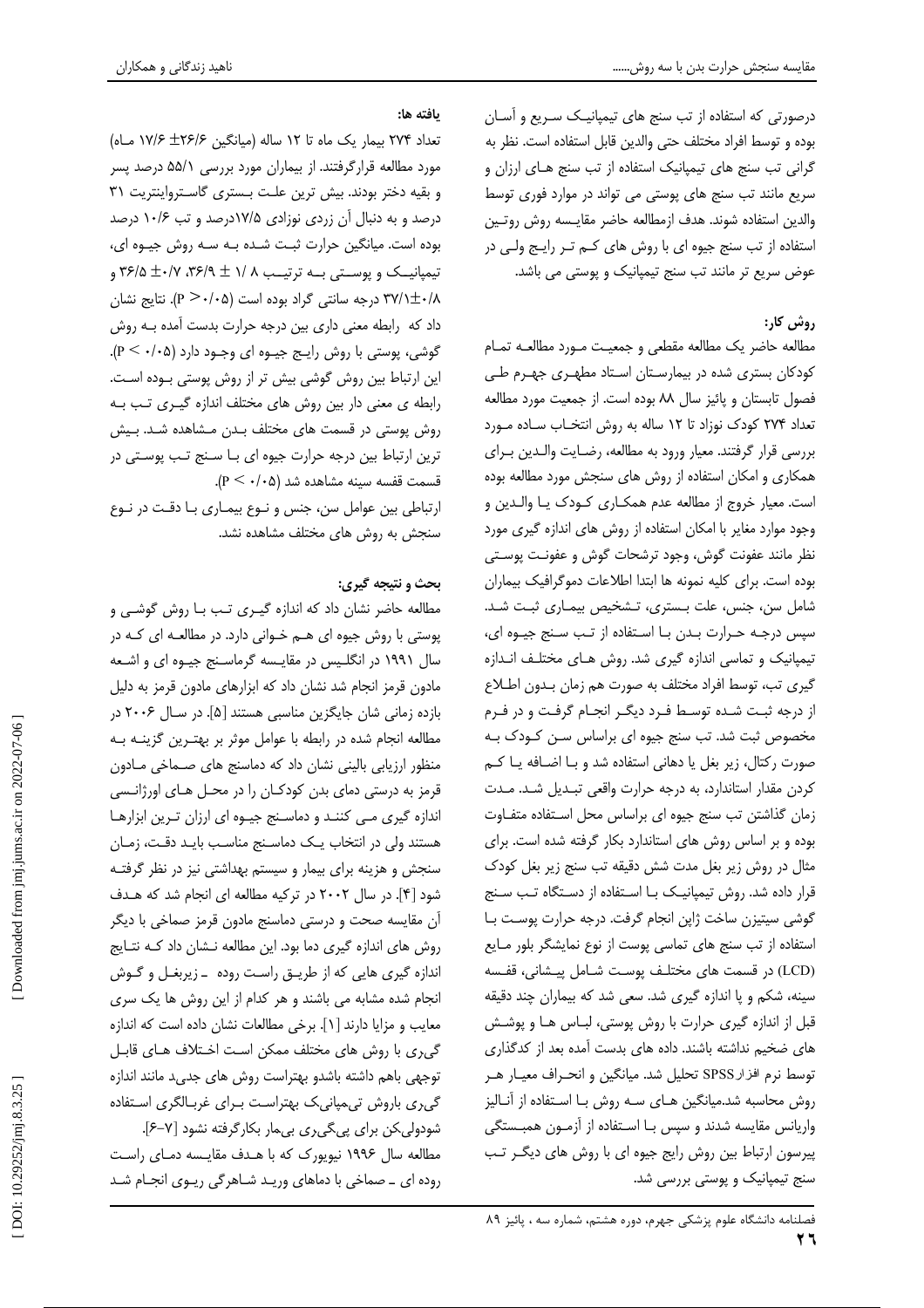نشان داد که دماسنج صماخی تخمین دقیق تری از دمـای اصـلی بدن نسبت به دمای متعادل رکتالی بـه دسـت مـی دهـد [۲]. در لهستان در سال ۱۹۹۵ دقت دماسنج مادون قرمز و روش سنجش دمایی سنتی بررسی شد. نتایج بررسی نشان داد دمای رکتالی بـه طور دقیق دمای مثانه را منعکس می کند و خوانده های آن بسیار خوب، خوانده های گوش نسبتاً خـوب و دمـای زیربغـل پـایین و متغیر است [۳]. در مطالعه ای که در کنیا در سال ۱۹۹۴ به منظور مقایسه دماسنج جیوه ای و دماسنج تماسی پوست از نوع LCD انجام شد، نشان داد که نوع LCD یـک جـایگزین مناسـب، کـم هزينه، مطمئن و بادوام بـراي دماسـنج جيـوه اي مـي باشـد [٨]. استفاده از ترمومترهـای یوسـتی بـه خـصوص در منـازل توسـط والد<sub>ى ب</sub>ن مناسب مى باشد [٩].

در مطالعه ای که در سال ۱۹۹۸ در امریکا انجام شـد در ارزیـابی دمای زیربغلی، مقعدی و پوستی مشخص شد کـه نتـایج انـدازه

گیری مشابه اند و می توان از آشکارسازی تب بوستی استفاده نمود [۱۰]. در سال ۱۹۹۶ در گینه نو مطالعه ای به منظور مقایسه بین دمای مقعدی، زیربغلی و پیشانی انجـام شـد کـه نـشان داد دمای بیشانی برای نوزادان نامناسب است. به علاوه مشخص شد دمای پیشانی و زیربغل راهنمـای معتبـری بـرای دمـای مقعـدی نیست، در حالی که دمای زیربغلی راهنمـای خـوبی بـرای دمـای مقعدی در بیماران بالای یک ماه است [۱۱].

**نتيجه گيري:** با توجه به نتايج به دست آمده از مطالعـه حاضـر، در مراکز درمانی به ویژه در شرایط فوری و اورژانس می توان از روش های تب سنجی گوشی استفاده کرد. همچنین بـه منظـور سنجش تب توسط والدین در منزل و شرایط فـوری مـی تـوان از تب سنج های پوستی به ویـژه در روی پوسـت قفـسه سـینه نیـز استفاده کر د.

# **Reference:**

1. Kocoglu H, Goksu S, Isik M, Akturk Z, et al. Infrared tympanic thermometer can accurately measure the body temperature in children in an emergency room setting. Int J Pediatr Otorhinolaryngol 2002; 65(1): 39-43.

2. Rotello LC, Crawford L Terndrup TE, Comparison of infrared ear thermometer derived and equilibrated rectal pulmonary temperatures  $in$ estimating artery temperatures. Crit Care Med 1996; 24(9): 1501-6.

3 Erickson RS, Woo TM. Accuracy of infrared ear thermometry and traditional temperature methods in voung children. Heart Lung 1995; 24(3): 260.

4. Crawford DC, Hicks B, Thompson MJ. Which thermometer? Factors influencing best choice for intermittent clinical temperature assessment. J Med Eng Technol 2006; 30(4): 199-211.

5. Shenep JL, Adair JR, Hughes WT, et al. Infrared, thermistor, and glass-mercury thermometry  $f$  or measurement of body temperature in children with cancer. Clin Pediatr (Phila)1991; 30(4 Suppl: 36-41.

6. Mangat J, Standley T, Prevost A, et al. A comparison of technologies used for estimation of body temperature. Physiol Meas 2010; 31(9)110518

7. Devrim I, Kara A, Ceyhan M, Tezer H, et al. Measurement accuracy of fever by tympanic and axillary thermometry. Pediatr Emerg Care 2007; 23(1):  $1\Theta$ .

8. Esamai F. Comparison of standard mercury thermometer and the liquid crystal device skin contact thermometer in febrile children at Eldoret District Hospital. East Afr Med J 1994; 71(3): 193-4.

9. Fadzil FM, Choon D, Arumugam K. A comparative study on the accuracy of noninvasive thermometers. Aust Fam Physician 2010; 39(4): 237-9.

10. Martyn KK, Urbano MT, Hayes JS, von Windeguth B. et al. Comparison of axillary, rectal and skin-based temperature assessment in preschoolers. Nurse Pract 1988; 13(4): 31-6.

11. Shann F, Mackenzie A. Comparison of rectal, axillary and forehead temperatures. Arch Pediatr Adolesc Med 1996; 150 (1): 74-8.